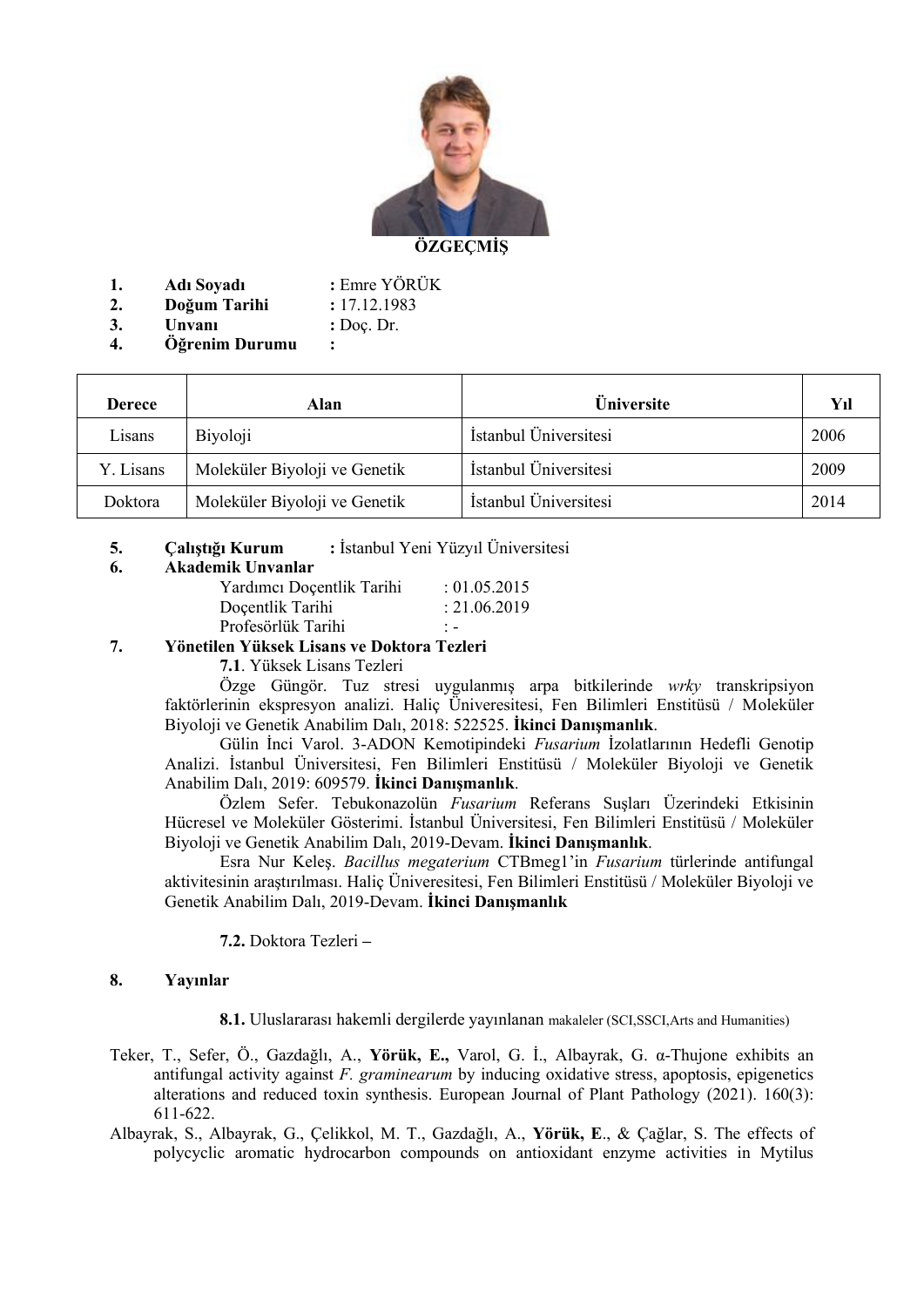galloprovincialis Lamarck, 1819 from Istanbul Strait. Marine Pollution Bulletin, 149, 110662. (2019).

- **Yörük, E.,** Albayrak, G., siRNA quelling of tri4 and tri5 genes related to deoxynivalenol synthesis in *Fusarium graminearum* and *Fusarium culmorum*. Journal of Environmental Biology, 40(3):370-376. (2019).
- Gümüş, G., Yüksek, F.K., Sefer, Ö., **Yörük, E**., Uz, G., Küçüker, M.A., The roles of hormones in the modulation of growth and virulence genes' expressions in UPEC strains. Microbial Pathogenesis. 132:319-324. (2019).
- Gazdağli, A., Sefer, Ö., **Yörük, E.,** Varol, G.İ., Teker, T., Albayrak, G., Investigation of Camphor Effects on *Fusarium graminearum* and *F. culmorum* at Different Molecular Levels. Pathogens, 7(4): 90. (2018)
- **Yörük**, **E.** Tetraconazole Leads to Alterations in *Fusarium graminearum* at Different Molecular Levels. Applied Ecology and Environmental Research, 16(5): 6155-6167. **(**2018).
- **Yörük**, **E**., Keleş, E.N., Sefer, Ö., Eraslan, M. Salinity and Drought Stress Investigations on Barley (*Hordeum vulgare* L.) and Wheat (*Triticum aestivum* L.) Cultivars Planted in Turkey. Journal of Environmental Biology, 39: 943-950. (2018).
- **Yörük, E.,** Sefer, Ö., Tunali, B., Kansu, B., Sharifnabi, B., & Yli-Mattila, T. Thiophanate methyl susceptibility and alterations in tri5, Mgv1 and StuA expression among *Fusarium graminearum* and *F. culmorum* isolates. Journal of Plant Pathology, 100:447-455. (2018).
- Gümüş, D., Kalaycı-Yüksek, F., **Yörük, E**., Uz, G., Çelik, E., Arslan, C., Aydın, E.M., Canlı, C., Anğ-Küçüker. M. Alterations of growth rate and gene expression levels of UPEC by antibiotics at sub-MIC. Folia Microbiologica. 63(4): 451-457. (2018)
- Gümüş, D., **Yoruk, E**., Yuksek, F.K., Uz, G., Sarıkaya, A.T., Kucuker, M.A.. The effects of insulin and glucose on different characteristics of a UPEC: alterations in growth rate and expression levels of some virulence genes. Clinical Laboratory. 63 (10): 1589-1597. (2017).
- **Yörük, E**., Berna Tunali, Bayram Kansu, Fatih Ölmez, Gülşen Uz, Işıl Melis Zümrüt, Ayşegül Sarıkaya, Gonca Meyva. Characterization of High Level Deoxynivalenol Producer *Fusarium graminearum and F. culmorum* Isolates Caused Head Blight and Crown Rot Diseases in Turkey, Journal of Plant Diseases and Protection, **123(4):** 177-186. (2016)
- Albayrak, G., **Yörük, E.,** Gazdagli, A., Sharifnabi, B. Genetic diversity among *Fusarium graminearum* and *F. culmorum* isolates based on ISSR markers, Archieves of Biological Sciences, **68(2):** 333-343. (2016)
- Gürel, F., Öztürk, N.Z., **Yörük, E.,** Uçarlı, C., Poyraz, N. Comparison of expression patterns of selected drought-responsive genes in barley (*Hordeum vulgare* L.) under shock-dehydration and slow drought treatments, Plant Growth Regulation, **80(2):** 183-193 (2016).
- **Yörük, E.,** Karlik, E., Gazdagli, A., Kayiş, M., Kaya, F., Albayrak, G. Expression Analysis of *PKS13, FG08079.1* and *PKS10* Genes in *Fusarium graminearum* and *Fusarium culmorum*, Iranian Journal of Biotechnology, **Brief Report**, 13(2): 53-57**.** (2015)
- Akaylı, T., Albayrak, G., Ürkü, Ç., Çanak, Ö., **Yörük, E**. Characterization of *Micrococcus luteus* and *Bacillus marisflavi* Recovered from Common Dentex (Dentex dentex) Larviculture System, Mediterranean Marine Science,17(1): 163-169. (2016)
- **Yörük, E.,** Albayrak, G., Geneticin (G418) Resistance and Electroporation Mediated Transformation of *Fusarium graminearum* and *F. culmorum*, Biotechnology and Biotechnological Equipment, 29(2): 268-273. (2015)
- **Yörük, E.,** Gazdağlı, A, Albayrak, G., Class B Trichothecene Chemotyping in *Fusarium* Species by PCR Assay, Genetika Belgrade, 46(3):661-669. (2014)
- Albayrak, G., Ünal-Şengör, G.F., **Yörük, E**. Characterization of GnRH, ILGFRI and AR Genes in Sturgeon's Genomics, The Israeli Journal of Aquaculture-Bamidgeh, 66:1-10. (2014)
- **Yörük, E**, Albayrak G. Genetic characterization of *Fusarium graminearum* and *F. culmorum* isolates from Turkey by using random amplified polymorphic DNA (RAPD), Genetics and Molecular Research, 12(2): 1360-1372. (2013)
- **Yörük E.,** Albayrak G. Chemotyping of *Fusarium graminearum* and *F. culmorum* isolates from Turkey by PCR assay. Mycopathologia, 173:53-61 (2012)
	- **8.2**. Uluslararası diğer hakemli dergilerde yayınlanan makaleler
- **Yörük E.,** Albayrak, G. *Tri4* and *tri5* gene expression analysis in *Fusarium graminearum* and *F. culmorum* isolates by qPCR, Plant Pathology Journal, 13(2):133-138. (2014)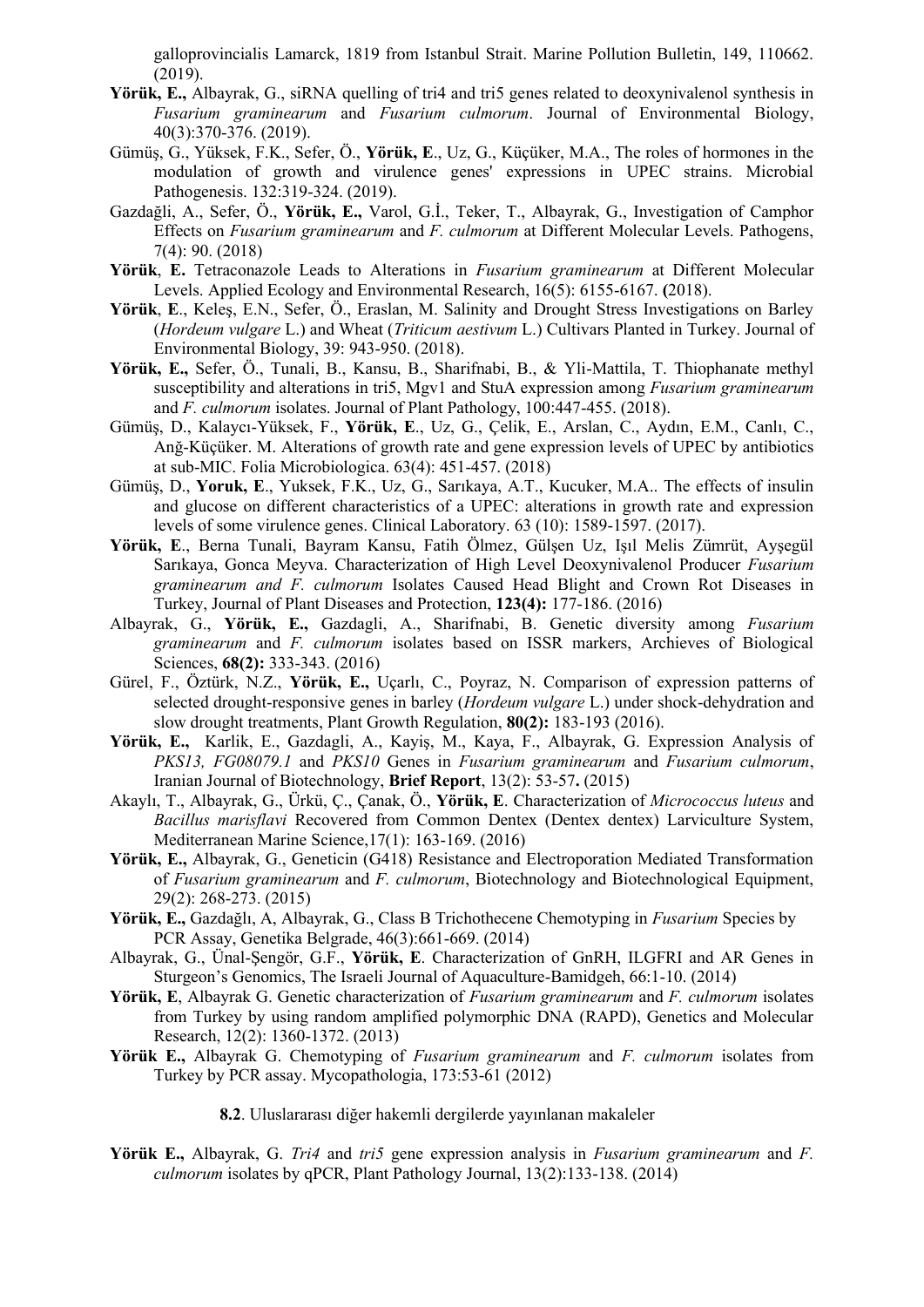Gürel, F., Uçarlı, C., **Yörük, E.,** Karagöz, A. *Hordeum vulgare* subsp. spontaneum in Turkey: characterization in a laboratory environment, Crop wild relative bullet-2015, 10: 31-32. (2015).

Özsoy, E., Kesercan, B., **Yörük, E**. Antifungal activity of specific plant essential oils against *Fusarium graminearum*. Journal of Plant Science and Phytopathology, 4: 060-062. (2020).

**8.3.** Uluslararası bilimsel toplantılarda sunulan ve bildiri kitabında basılan bildiriler

### *A. Sözlü Sunular*

- Varol, G.İ., **Yörük, E**., Albayrak, G. Targeted Genotype Analysis of Fusarium Isolates in 3-ADON Chemotype. II. Internatıonal Agrıcultural, Bıologıca And Lıfe Scıence Conference, 1-3 September 2020, 244pp, Oral Presentation, Edirne E-congress, (2020).
- Sefer, Ö., **Yörük, E.,** Albayrak, G. The Effects of Tebuconazole on Cellular and Molecular Level of *Fusarium* ReferenceStrains, II. Internatıonal Agrıcultural, Bıologıca And Lıfe Scıence Conference, 1-3 September 2020, Oral Presentation, 243pp, Edirne E-congress, (2020).
- Teker, T., Khalid, S.A., **Yörük, E.,** Albayrak, G. Investigation of Relationship between Physiological and Genetic Characteristics of *Fusarium graminearum*. II. International Agricultural, Biologica And Life Scıence Conference, 1-3 September 2020, Oral Presentation, 129pp, Edirne Econgress, (2020).
- Sefer, Ö., İbişoğlu, M.S., Yılmaz, S., **Yörük, E**. Genome Wide And Gene Specific Epigenetic Analyses in *Fusarium* Species. IV. International Eurasian Agriculture and natural Sciences Congress, 30-31 October 2020, Oral Presentation, pp.239-246, e-congress. (2020).
- Albayrak, S., Albayrak, G., Gazdağlı, A., **Yörük, E.,** Terzi-Çelikkol, M., Çağlar, S. Investigation of the Effects of PAH Compounds on *Mytilus galloprovincialis* at Molecular Level. European Conference on Science, Art & Culture 2018, 19-22 April, Antalya, OP-087. (2018).
- **Yörük, E.,** Sefer, Ö., Tunali, B., Meyva, G., Demiray K. Eugenol lead to enzymatic, epigenetics, apoptotic and transcriptomics alterations on *Cercospora beticola.* IX International Scientific Agriculture Symposium AGROSYM 2018, 4-7 October, Jahorina, Bosnia and Herzegovina, 685. (2018).
- **Yörük, E.** Alterations in antioxdidant activity and epigenetic profile related to thiophanate methyl on *Cercospora beticola*.3rd International Congress on Food Technology, 10-12 October, 2018 Nevşehir, Turkey, pp. 75, O356. (2018).
- **Yörük, E.,** Sefer, Ö., Sezer, AS, Konukcu, Z, Develi, ES," Investigation of Eugenol Effects at Growth and Transcriptomic Levels in *Fusarium culmorum*", 2nd Balkan Agriculture Congress 2017, 16- 18 May, Tekirdag, S:29. (2017).
- **Yörük, E**., Keleş, E.N., Sefer, Ö., Eraslan, M. Salinity and drought stress investigations on barley (*Hordeum vulgare* L.) and wheat (*Triticum aestivum* L.) cultivars planted in Turkey, International Natural and Health Science Conference 2017, 19-21 Oct, Antalya, 218-220. (2017).
- **Yörük**, E., Berna Tunalı, Bayram Kansu, Fatih Ölmez, Gonca Meyva, Gülşen Uz, Işıl Melis Zümrüt, Ayşegül Sarıkaya. Characterization of High Level of Deoxynivalenol Producer *Fusarium graminearum* and *F. culmorum* Isolates from Turkey, Symposium on Euroasian Biodiversity 2016, 23-27 May 2016, Antalya, Turkey, pg 139. (2016).
- Altug, G., Saraç, A., Ergüner, B., Yücetürk, B., Yüksel, B., Sağıroğlu, M.Ş., Albayrak, G., **Yörük**, **E.**, Çiftçi, P.S., Gürün, S., Kalkan, S., Brennan,, M.L. Black Sea Microbiology And Results From Nautilus Sampling : The Microbial Diversity Of Metagenomic Samples Of Sediments At Oxic, Anoxic And Suboxic Zones. A Symphosium on the E/V Nautilus and STS Bodrum Expeditions to Turkey 2009-2013, 19-20 October, Bodrum, Turkey, pg:6-7. (2014).
- **Yörük, E.,** Gazdağlı, A., Albayrak, G. Genotyping of *Fusarium graminearum* and *F. culmorum*  isolates by microsatellite markers, Eurobiotech 2012 Agriculture Symposium, , 12-14 April, Kayseri, Turkey, Journal of Biotechnology, S 16. (2012).
- Albayrak, G., **Yörük, E**., Diken, Ö., Quantitative Gene Expression Analysis of *WRKY38* and *DREB2* Transcription Factors Responsible for Drought and Salt Tolerance in Barley (*Hordeum vulgare*  L.), 15 th. Europan Congress on Biotechnology, 23-26 September, Istanbul, Turkey, New Biotechnology, S 22. (2012).

## *B. Poster Sunular*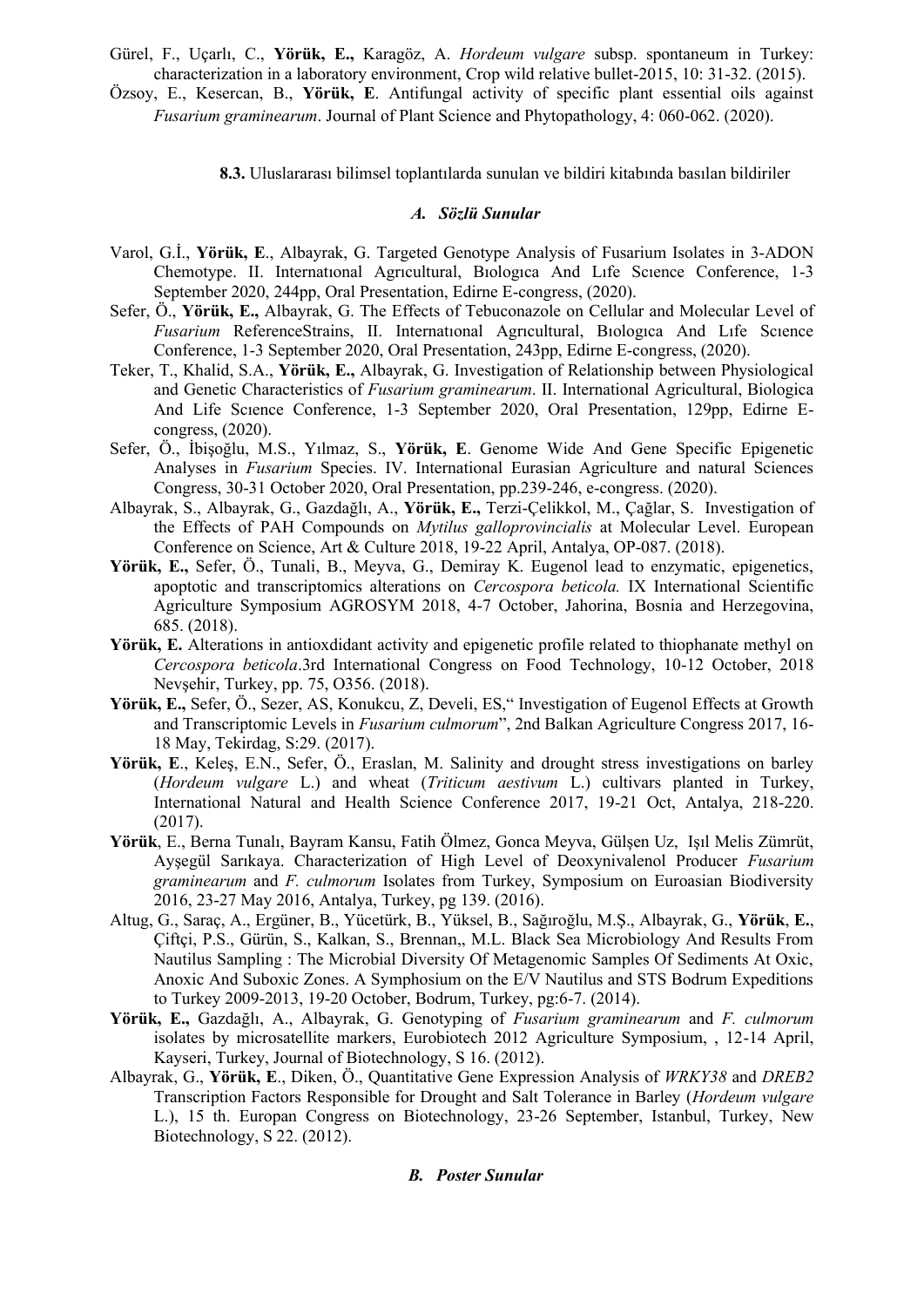- Gümüş, D., Kalayci Yüksek, F., Sefer, Ö., **Yörük, E.,** Uz, G., Anğ Küçüker, M., A Study on Expression Levels of Some Genes in Mar Regulon in the presence of Urine. FEMS 2019, 7-11 Haziran, Glasgow-İskoçya, (2019).
- Sefer, Ö., Eraslan, M., Sefalı S., Keleş E.N., Güngör Ö., Tufan F., **Yörük, E**. Determining WRKY Transcription Factors Related to Salinity Stress Response in Wheat (*Triticum aestivum* L.), European Conference on Science, Arts and Culture, 19-22 April, 2018, Antalya, pp-012. (2018).
- Sefer, Ö., **Yörük, E.,** Tunali, B., Kansu, B., Sharıfnabı, B., Yıl-Mattıla, T. Thiophanate methyl susceptibility and alterations in gene expression of *Fusarıum graminearum* and *F. culmorum* isolates. IX International Scientific Agriculture Symposium AGROSYM 2018, 4-7 October, Jahorina, Bosnia and Herzegovina, 714. (2018).
- Zümrüt, IM, Tunalı, B., Kansu, B., Uz, G., **Yörük E.,,** Ölmez, F., Sarıkaya A., " Genotyping via Sequence Related Amplified Polymorphism Markers in *Fusarium culmorum*", 2nd Balkan Agriculture Congress 2017, 16-18 May, Tekirdag, S:56. (2017).
- Develi, E.S., **Yörük, E**., " Genotyping via Conserved DNA Derived Polymorphism Markers in *Fusarium culmorum*", 2nd Balkan Agriculture Congress 2017, 16-18 May, Tekirdag, S:57. (2017).
- Gumus, D. Kalayci Yuksek, F. **Yoruk, E.,** Uz, G. Celik, E., Arslan, C., Aydın, E.M., Canlı. C., Ang Kucuker, M.,The Effects of Different Antibiotics on Expressıon Levels of *usp, sfa/foc* and *cnf1* Genes In a UPEC Strain. FEMS 2017, 7th Congress of Eurpean Microbiologist July 9-13, Valencia, Spain. (2017).
- D. Gumus, F. Kalayci, **E. Yoruk**, G. Uz, A. Bayraktar, P. Koseoglu, Y. Ofluoglu, B. Daylan, M. Ang Kucuker. The Effects of Insulın and Glucose on Expressıon of Genes ın *E. coli* Mar Operon. FEMS 2017, 7th Congress Of Eurpean Microbiologist July 9-13, Valencia, Spain. (2017).
- Sefer, Ö., **Yörük, E**., Develi, ES, Zümrüt, IM, Sezer, AS, Konukcu, Z," Effects of Kaempferol on Growth and Toxin Production in *Fusarium culmorum*", 2nd Balkan Agriculture Congress 2017, 16-18 May, Tekirdag, S:51. (2017).
- **Yörük, E.,** Sefer, Ö.. "Beta-tubulin sequence based genetic diversity in *Fusarium graminearum* isolates from Turkey", International Symposium on Biodiversity and Edible Wild Species 2017, 3-5 April, Antalya, S:212 (2017).
- Sefer, Ö., **Yörük, E**.," Beta-tubulin sequence based genetic diversity in *Fusarium culmorum* isolates from Turkey", International Symposium on Biodiversity and Edible Wild Species 2017, 3-5 April, Antalya, S:176. (2017).
- Sefer, Ö., **Yörük, E**. Polymorphisms in *FgMgv1, FgStuA* and *FgVeA* genes associated with growth of *Fusarium graminearum,* International Natural and Health Science Conference 2017, 19-21 Oct, Antalya, 242-244. (2017).
- Zümrüt, I.M., Tunalı, B., Kansu, B., Uz, G., **Yörük**, **E.,** Sharıfnabı, B., Ölmez, F., Sarıkaya, A. Sequence Related Amplified Polymorphism and Elongation Factor 1-α Based Genotyping in *Fusarium graminearum* Species Complex. Symposium on Euroasian Biodiversity 2016, 23-27 May 2016, Antalya, Turkey, pg 511. (2016).
- Develi, E.D., **Yörük**, E., Conserved DNA Derived Polymorphism Based Genotyping in *Fusarium graminearum*, Symposium on Euroasian Biodiversity 2016, 23-27 May 2016, Antalya, Turkey, pg 441. (2016).
- Çaputlu, S., Uçarlı, C., **Yörük, E**., Karaer, S., Gürel, F. Allelic diversity in Hordeum spontaneum at the Dhn3 locus: a majör dehydration stress-inducible gene in barley. Botany 2015 Science and Plants for People, Abstract ID:89, Alberta/Kanada. (2015).
- **Yörük, E.,** Gazdagli, A., Karlik, E., Kayiş, M., Kaya, F., Albayrak, G. "Mycotoxin profiling of *Fusarium* spp. From Turkey" Second International Congress of the Molecular Biology Association of Turkey 2013, 22-23th November, Istanbul, Turkey, Abstract Book, S78. (2013).
- **Yörük, E.,** G. Albayrak, B. Sharifnabi, B. Candar. "Molecular characterization of *Fusarium graminearum* and *F. culmorum* isolates of wheat, barley and maize using ISSR markers", Europan Biotechnology Congress 2011, 28th September- 1th October, İstanbul, Current Opinion in Biotechnology, 22(1), S132. (2011).
- **Yörük, E**., Tufan, F., Uçarlı, C., Gürel, F. "Physiological responses of elite barley (*Hordeum vulgare* L.) cultivars to salt stress at germination stage", Europan Biotechnology Congress 2011, İstanbul, 28th September- 1th October, Current Opinion in Biotechnology, 22(1), S136. (2011).

**8.4.** Yazılan uluslararası kitaplar veya kitaplarda bölümler

**Yörük, E.** Moleküler Mikrobiyoloji Uygulamaları. Efe Akademi Yayınları. İstanbul (2021).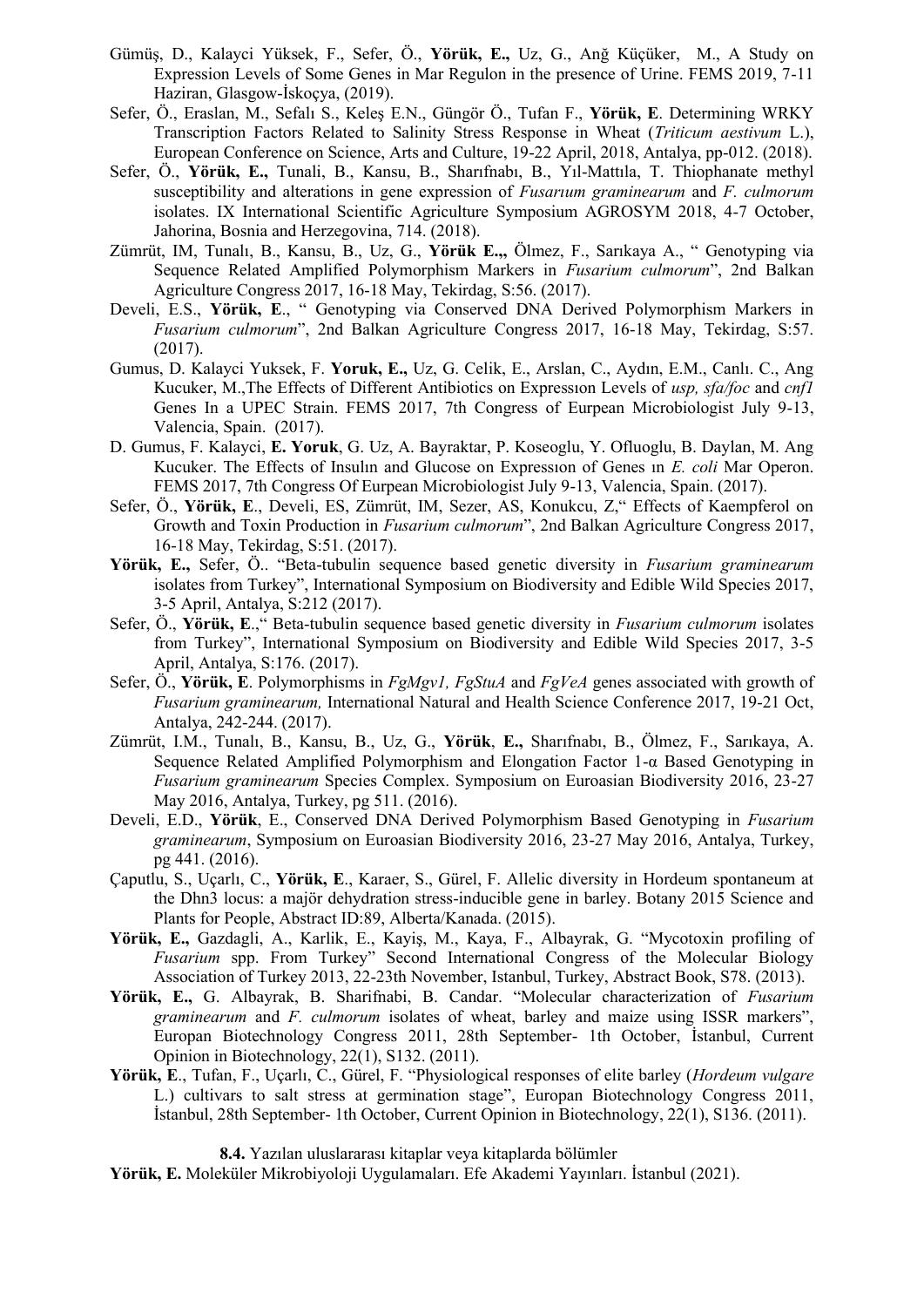- **Yörük, E**., & Yli-Mattila, T. Class B-Trichothecene Profiles of *Fusarium* Species as Causal Agents of Head Blight. In Advancing Frontiers in Mycology & Mycotechnology. Tulasi Satyanarayana, Sunil Kumar Deshmukh, Mukund V. Deshpande. ISBN 978-981-13-9348-8/ 978-981-13-9349-5 (pp. 347-376). Springer, Singapore. (2019).
- Gazdağlı, A., Sefer, Ö., **Yörük, E**., Varol, G.İ., Albayrak, G. Investigation on the terpinolene effects in *Fusarium graminearum* and *F. culmorum* (at different molecular levels). Academic studies in Science and Mathematics, First Edition, 2018, Chapter3: 33- 42. Gece Kitaplığı, Türkiye, Adeyinka Temitope AINA, Aykur DEMİRÇALI. ISBN: 978-605-288-613-7. (2018).
- Sefer, Ö., **Yörük, E**., Tetrakonazol'ün *Fusarium culmorum* üzerindeki moleküler seviyedeki etkileri. Fen Bilimleri ve Matematik Alanında Akademik Çalışmalar, Birinci Baskı, 2018, Bölüm 3: 39-48. Gece Kitaplığı, Türkiye, Adeyinka Temitope AINA, Aykur DEMİRÇALI. ISBN: 978- 605-288-620-5. (2018).
- **Yörük, E.,** İriç, B., Dere, N., Sefer, Ö., *Cercospora beticola* genotiplendirilmesinde polimeraz zincir reaksyionu temelli yaklaşımlar. Bilim, Eğitim ve Sanat Araştırmaları, 1. Basım, 2018, Chapter 6: 101-113. Nobel Yayıncılık, Türkiye, Ali Yakar, Hüseyin Topaklı. ISBN: 978-605-7928-28- 3. (2018).
- Yli-Mattila, T., Nayaka, S.C., Venkataramana, M., **Yörük, E**. Multiplex Detection of *Fusarium* Species. Molecular Methods in Biology: Mycotoxigenic Fungi, Methods and Protocols, Methods in Molecular Biology (ISSN: 1064-3475&1940-6029) Vol. 1542, Antonio Moretti and Antonia Susca (Eds): Springer Nature-USA, 978-1-4939-6705-6, 326529\_1. (2017).
- **Yörük, E.,** Sefer, Ö. Polymorphisms in *FgMgv1, FgStuA* and *FgVeA* genes associated with growth of *Fusarium graminearum.* Researches on Science and Art in 21<sup>st</sup> Century Turkey, Volume 1, Chapter 40: 358-366. Gece Kitaplığı, Hasan Arapgirlioğlu, Atilla Atık, Robert L. Elliott, Edward Turgeon, 9786052880623. (2017).
- **Yörük, E.,** Albayrak, G. Sybr Green I Boya Temelli Gerçek Zamanlı PCR ile *Fusarium graminearum* tri5 Geninin Anlatım Analizi. S. 429-434. Temel ve İleri Moleküler Biyoloji Yöntemleri: Genomik ve Proteomik Analizler. Nobel Tıp Kitapevleri. Güler Temizkan, Nazlı Arda. 98- 605-335-362-1. (2017).

**8.5.** Ulusal hakemli dergilerde yayınlanan makaleler **(TR-Dizin/ULAKBİM)**

- Tufan, F., Keleş, E.N., Sefer, Ö., Eraslan, M., Sefalı, S., Güngör, Ö., **Yörük, E**. Determining WRKY transcription factors related to salinity stress response in wheat (*Triticum aestivum* L.) and barley (*Hordeum vulgare* L.). Anadolu Tarım Bilimleri Dergisi, 35(1), 1-7. (2020).
- Tunalı, B., **Yörük, E.,** Sefer, Ö., Kansu, b., Sharifnabi, B. First Report on Identification of *Fusarium graminearum* Species Complex Members from Turkey and Iran. Turkish Journal of Agriculture - Food Science and Technology. 7(7): 1040-1045. (2019).
- Zümrüt, I. M., Tunalı, B., Kansu, B., Uz, G., **Yörük, E.,** Ölmez, F., & Sarıkaya, A. Genotyping via Sequence Related Amplified Polymorphism Markers in *Fusarium culmorum*. Turkish Journal of Agriculture-Food Science and Technology, 6(2), 145-149. (2018).
- **Yörük, E.,** Sefer, Ö., Sezer, A. S., Konukcu, Z., & Develi, E. S. Eugenol'ün *Fusarium culmorum* Üzerindeki Etkilerinin İncelenmesi. Iğdır Üniversitesi Fen Bilimleri Enstitüsü Dergisi, 8(2), 215-221. (2018)
- **Yörük, E**., & Sefer, Ö. *FcMgv1, FcStuA* and *FcVeA* based Genetic Characterization ın *Fusarium culmorum* (WG Smith). Trakya University Journal of Natural Sciences, 19(1), 63-69. (2018)
- Sefer, Ö., **Yörük, E**., Develi, ES, Sezer, AS, Konukcu, Z,. 2,4-Dimetilpirol'ün Başak Yanıklığı Hastalığı Etmeni *Fusarium culmorum*'un Üzerine Etkilerinin İncelenmesi, International Journal of Secondary Metabolites, 4(2): 103-113. (2017).
- Sefer, Ö., **Yörük, E.,** Develi, ES, Zümrüt, IM, Sezer, AS, Konukcu, Z, Kaempferol'ün Başak Yanıklığı Etmeni *Fusarium culmorum*'un Üremesi ve Toksin Üretimi Üzerine Olan Etkileri, Süleyman Demirel Üniversitesi Ziraat Fakültesi Dergisi, 12(1): 12-28. (2017).
- **Yörük, E**., Gazdağlı, A., Albayrak, G. Effects of Growth Conditions on *tri4* Gene Expression in *Fusarium culmorum*. Journal of Agricultural Faculty of Gaziosmanpaşa University. 33 (2): 9- 18. (2017).

**8.6.** Ulusal bilimsel toplantılarda sunulan ve bildiri kitabında basılan bildiriler *A. Sözlü Sunular*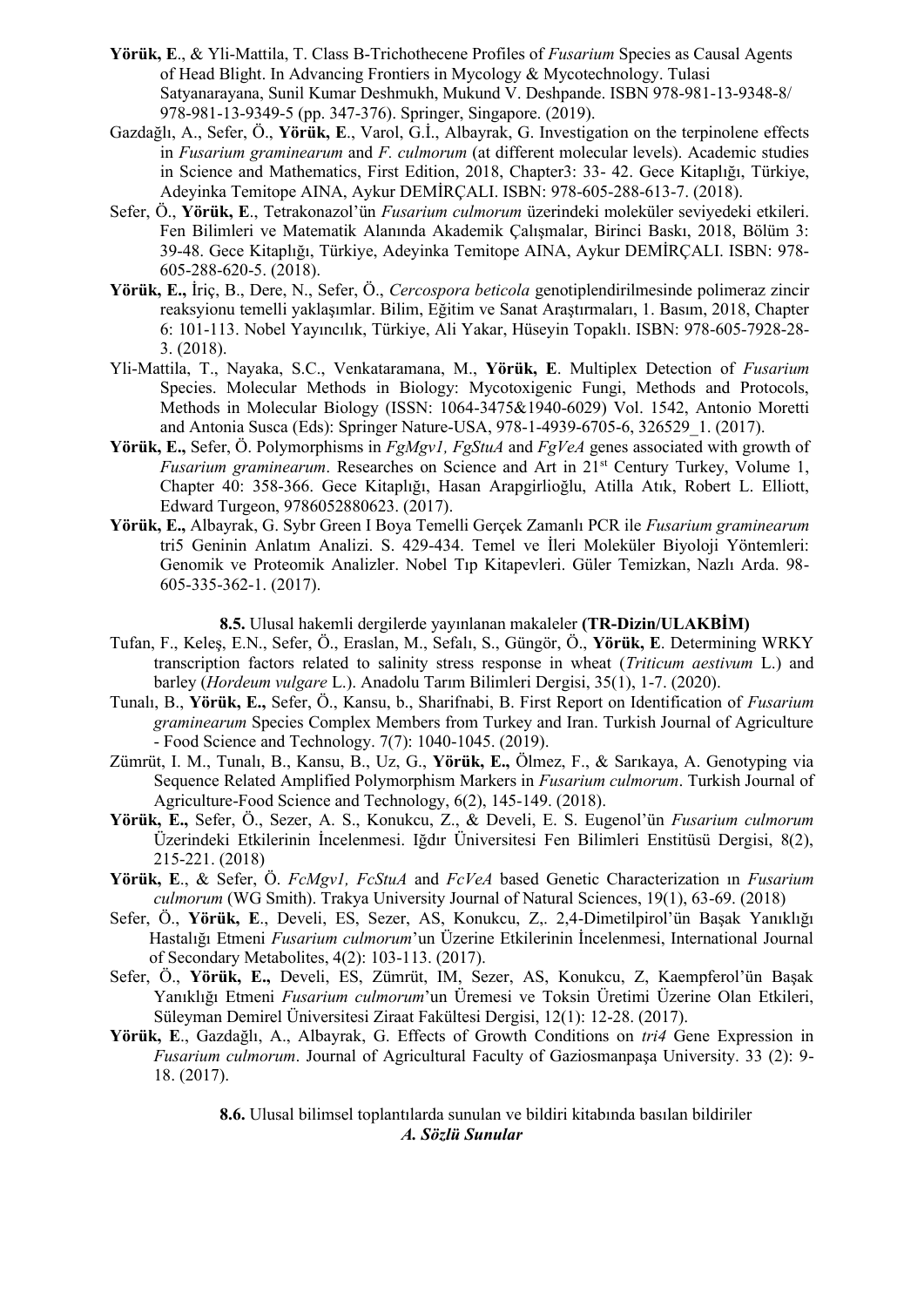- **Yörük E**., G. Albayrak. "*Fusarium graminearum* ve *Fusarium culmorum* izolatlarının RAPD markırlarına dayalı genetik tiplendirmesi", XVI. Ulusal Biyoteknoloji Kongresi, 12-14 Aralık, Antalya, S 110-113. (2009)
- **Yörük E**., E. Çepni, Ö. Çakır, G. Albayrak, Ş. Arı, F. Gürel. "Arpa (*Hordeum vulgare* L.)'nın farklı çeşit ve eksplantlarında *in vitro* rejenerasyon kapasitesi", XVI. Ulusal Biyoteknoloji Kongresi, 12-14 Aralık, Antalya, S 106-109. (2009)
- **Yörük, E**., Gazdağlı, A., Albayrak, G. Geliştirilen Yeni Genik Mikrosatellit Markırlarının *Fusarium graminearum* ve *Fusarium culmorum* İzolatlarında Analizi, 21. Ulusal Biyoloji Kongresi, 3-7 Eylül, İzmir**,** S 314-315. (2012)

## *B. Poster Sunular*

- **Yörük, E.,** Yli-Mattila, T. 4. Sequence Characterized Amplified Region Marker Usage in Identification of Phytopathogenic *Fusarium* species. Ulusal Moleküler Biyoloji ve Biyoteknoloji Kongresi, 21-24 Ağustos, Afyon, Türkiye, S 106. (2015)
- Albayrak, G., **Yörük, E.,** Gazdağlı, A. Farklı Üreme Koşullarının *Fusarium culmorum*'da *tri4* Gen Anlatımı Üzerine Etkisi. 4. Ulusal Moleküler Biyoloji ve Biyoteknoloji Kongresi, 21-24 Ağustos, Afyon, Türkiye, S 105. (2015).

### **8.7.** Diğer yayınlar **(Ulusal Hakemli)**

- Sefer, Ö, Yörük, E. *Fusarium graminearum* Tür Kompleksi Üyelerinin Tanımlanmasında Çoklu Lokus Genotiplendirme Analizleri, Elektronik Mikrobiyoloji Dergisi TR, 15(2): 14-25. (2017)
- Zümrüt, IM, Develi, ES, Sefer, Ö, Yörük, E. Tahıl Patojeni Fusarium culmorum'da Genetik Tiplendirme Yaklaşımları, Elektronik Mikrobiyoloji Dergisi TR, 14(2): 1-16. (2016)
- Yörük, E., Uz, G. Deoksinivalenol üretimindeki potansiyel farklılığın çoklu hizalama analizleri ile incelenmesi, Elektronik Mikrobiyoloji Dergisi TR, 13(2): 9-17. (2015)
- Albayrak, G., Yörük, E. Biyoinformatik Araçların *Fusarium graminearum* Genomunda Kullanımı, Elektronik Mikrobiyoloji Dergisi TR, 11(1): 1-18. (2013)
- Albayrak, G., Yörük, E. *Fusarium graminearum* ve *F. culmorum* İzolatlarında Trikotesen Üretimiyle İlişkili tri5 ve tri3 Genlerinin ve Transkriptlerinin Analizi, Elektronik Mikrobiyoloji Dergisi TR, 10(1): 11-21. (2012)

#### **9. Projeler**

#### *Yürütücülük*

- *Fusarium graminearum* ve *Fusarium culmorum* izolatlarının RAPD markırlarına dayalı genetik tiplendirmesi, İstanbul Üniversitesi Bilimsel Araştırma Projeleri Birimi, Tez Projesi, Proje No: 1494/04092007, **Proje Yürütücüsü**. 09/2007-06/2009
- *Fusarium* Türlerinde Trikotesen Üretiminin Durdurulması, İstanbul Üniversitesi Bilimsel Araştırma Projeleri Birimi, Tez Projesi, Proje No.: 23489/11052012 **Proje Yürütücüsü** 05/2012- 06/2015
- Fusarium *Türlerinde Genom Boyunca ve Gene Özgün Epigenetik Analizler*, Tübitak 1002 Hızlı Destek Projesi, Proje No: 116Z871, **Yürütücü**, 15/09/2017-15/09/2019.
- *Myrcene'in* Fusarium graminearum *ve* F. culmorum *Üzerindeki Etkilerinin Genetik, Epigenetik ve Transkript Seviyelerinde Analizi, İYYÜ BAP, Proje No:2020/02, Yürütücü, 01/12/2019- 23.12.2020*

### *Yardımcı Araştırmacılık*

- Transgenik arpa (*Hordeum vulgare* L.) üretimi amacıyla çeşitli hedef dokuların rejenerasyon etkinliğinin belirlenmesi, İstanbul Üniversitesi Bilimsel Araştırma Projeleri Birimi, Normal Kapsamlı Proje, Proje No: 619/15122006, **Yardımcı Araştırmacı**. 12/2006-04/2009
- Tuz ve kuraklık stresi etkisindeki arpa (*Hordeum vulgare* L.) bitkisinde toleranstan sorumlu transkripsiyon faktörlerinin nicel analizi, İstanbul Üniversitesi Bilimsel Araştırma Projeleri Birimi, Yardımcı Doçentler İçin Araştırmada Hızlı Destek Projesi (YADOP), Proje No: 6932/10022010, **Yardımcı Araştırmacı**. 02/2010-11/2011
- *Fusarium graminearum* ve *Fusarium culmorum* türlerinin tanısında kullanılabilecek SCAR markırlarının araştırılmasına yönelik çalışmalar, İstanbul Üniversitesi Bilimsel Araştırma Projeleri Birimi, Yardımcı Doçentler İçin Araştırmada Hızlı Destek Projesi (YADOP), Proje No: 5765/05032010, **Yardımcı Araştırmacı**. 03/2010-12/2012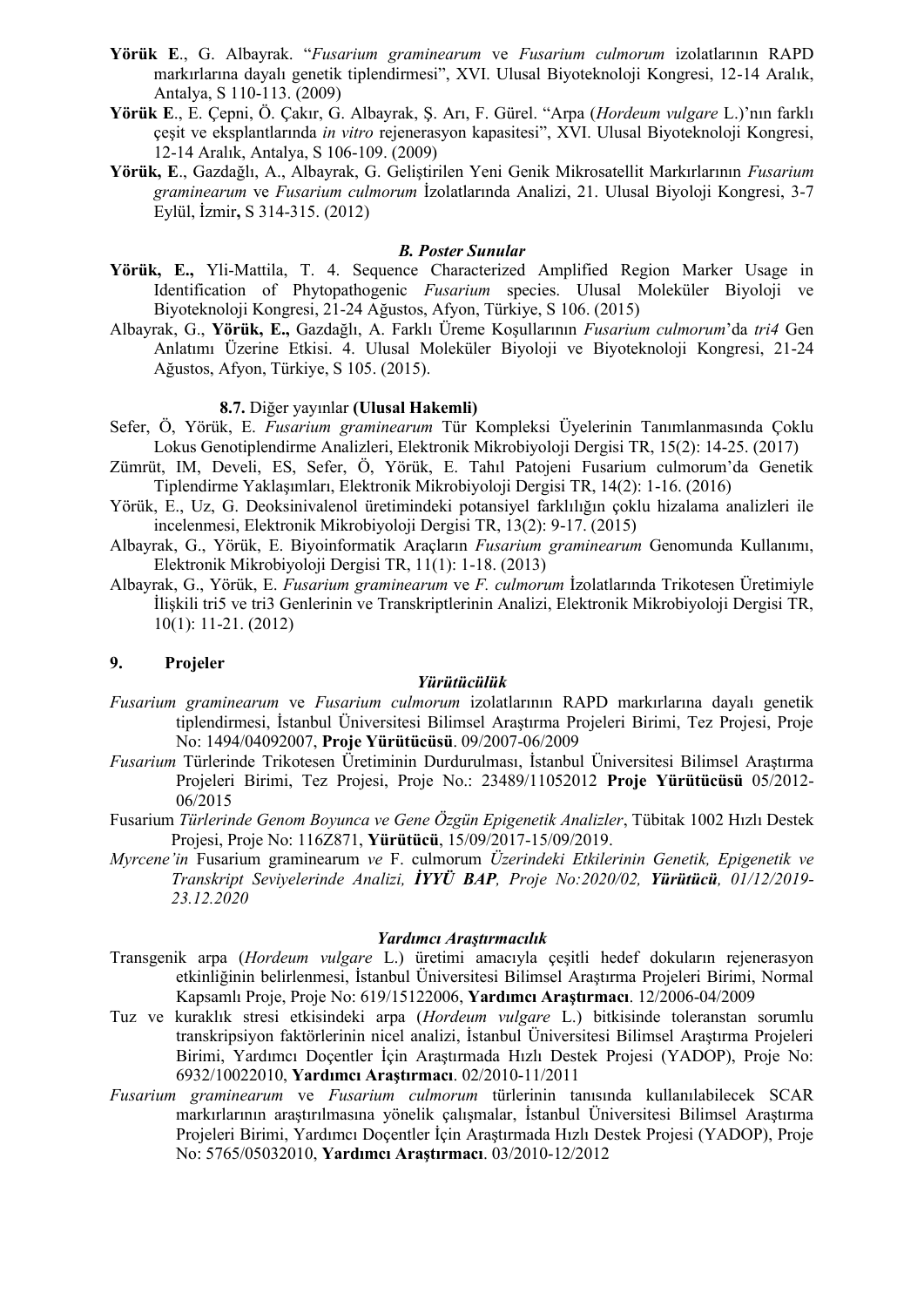Yerli arpa genotiplerinde abiyotik stres toleransıyla ilişkili genlerin klonlanması ve fonksiyonel analizleri, İstanbul Üniversitesi Bilimsel Araştırma Projeleri Birimi, Normal Kapsamlı Proje, Proje No:4712, **Yardımcı Araştırmacı**. 04/2010-04/2013

*Fusarium* Türlerinin Genotiplendirilmesinde Kullanılabilecek Yeni Genik Mikrosatellit Markırlarının Geliştirilmesine Yönelik Çalışmalar, İstanbul Üniversitesi Bilimsel Araştırma Projeleri Birimi, Normal Kapsamlı Proje, Proje No: 30698, **Yardımcı Araştırmacı**. 04/2013-05/2014

- *Mytillus galloprovincialis*'te PAH bileşenlerinin etkisinin moleküler düzeyde incelenmesi, İstanbul Üniversitesi Bilimsel Araştırma Projeleri Birimi, Çok Disiplinli Öncelikli Alan Projeleri (ÖNAP), Proje No.: 34679, **Yardımcı Araştırmacı**. 06/2013-06/2015
- *Fusarium graminearum* ve *Fusarium culmorum* izolatlarının ISSR markır temelli genetik tiplendirmesi, İstanbul Üniversitesi Bilimsel Araştırma Projeleri Birimi, Çok Disiplinli Öncelikli Alan Projeleri (ÖNAP), Proje No.: 23672/11062012, **Yardımcı Araştırmacı**. 06/2012-06.2015.
- *Fusarium culmorum* İzolatlarının CAPS Markırlarıyla Genotiplendirmesi, İstanbul Üniversitesi Bilimsel Araştırma Projeleri Birimi, Normal Kapsamlı Proje, Proje No: 41643, **Yardımcı Araştırmacı** (**Devam**). 06/2014-01.01.2017
- *Norepinefrin ve Östradiolün E. coli Suşlarinda Farkli Gen Ekspresyonlari Üzerine Olasi Etkisi*, Tübitak 1002 Hızlık Destek, Proje No: 215S534, **Yardımcı Araştırmacı**, 01/2016- 01.01.2018
- Fusarium *Türlerinde Miselyum Renklenmesinin Moleküler Analizi*, Tübitak 3001 Başlangıç AR-GE Projesi, Proje No: 216Z007, **Yardımcı Araştırmacı**, 15/04/2017-15/10/2018
- *Zirai İlaçların Aktif Bileşiklerinin* Fusarium *Türlerindeki Antifungal Etkilerinin Hücresel Gösterimi ve Direnç Seviyelerinin Moleküler Mekanizmalarının Araştırılması*, **Tübitak, 1001**, Proje No: 119Z366, **Yardımcı Araştırmacı**, 15/04/2020-Devam

*Mirsen'in* Fusarium graminearum *ve* F. culmorum *Türleri Üzerindeki Antifungal Etkisinin Moleküler Düzeyde Araştırılması, İÜ BAP, Proje No: 33687,* **Yardımcı Araştırmacı: 22/11/2019-23.11.2020**

## *Danışmanlık*

- *Bitki Türevli Bileşiklerin Fusarium culmorum Üzerindeki Etkilerinin Fenotipik ve Genetik Düzeyde İncelenmesi*, TÜBİTAK 2209-A Projesi: PROJE NO 1919B011600084, **Danışman**. 09/2016-08/2017
- *Fusarium graminearum ve F. culmorum Türlerinde Korunmuş DNA Temelli Polimorfizm Uygulamasının Geliştirilmesi*, TÜBİTAK 2209-A Projesi: PROJE NO 1919B011600051, **Danışman**. 09/2016-08/2017
- *Buğday'da (Triticum aestivum L.) Tuz Stresi ile İlişkili WRKY Transkripsiyon Faktörlerinin Belirlenmesi,* TÜBİTAK 2209-A Projesi: PROJE NO 1919B011603712, **Danışman**. 09/2017-08/2018
- *Bitki Esansiyal Yağ Bileşenlerinin Fusarium culmorum Üremesi ve Toksin Üretimi Üzerine Etkilerinin İncelenmesi*, TÜBİTAK 2209-A Projesi: PROJE NO 1919B011603076, **Danışman**. 09/2017-08/2018
- *Mikroorganizma Genomlarından Kullanıma Hazır DNA Boyut Markırlarının Geliştirilmesi. TÜBİTAK 2209-b Projesi:Danışman. 09/2017-08/2018*
- *Safrole maddesinin antifungal zirai ilaç kullanım potansiyelinin belirlenmesi. TÜBİTAK 2209-A Projesi:Danışman. 09/2017-08/2018*
- *Türkiye'de başak yanıklığı hastalığı oluşturan Fusarium izolatlarında Propiconazol zirai ilaç direncinin saptanması. TÜBİTAK 2209-A Projesi:,Danışman. 09/2017-08/2018*
- *Bitki Esansiyal Yağ Bileşenlerinin Fusarium culmorum Üremesi ve Toksin Üretimi Üzerine Etkilerinin İncelenmesi. TÜBİTAK 2209-A Projesi:Danışman. 09/2017-08/2018*
- *Halkasal plazmid DNA vektör sistemlerinden küt uçlu lineer vektör sistemlerinin geliştirilmesi. TÜBİTAK 2209-A Projesi: Danışman. 09/2018-08/2019*
- *Çeltik (*Oryza Sativa*) Türünde CBDP Temelli Polimorfizm Uygulamasının Geliştirilmesi. TÜBİTAK 2209-A Projesi:Danışman. 09/2019-08/2020*

*Linalool'ün Fusarium graminearum'daki Etkilerinin Hücresel Gösterimi, İstanbul Üniversitesi BAP, Proje No: FYL-2018-32648,* **Yardımcı Araştırmacı-İkinci Danışman***, 14.12.2018 –Devam*

## **10. İdari Görevler**

İstanbul Yeni Yüzyıl Üniversitesi Moleküler Biyoloji ve Genetik **Bölüm Başkan Yardımcılığı** 2015- **Devam**